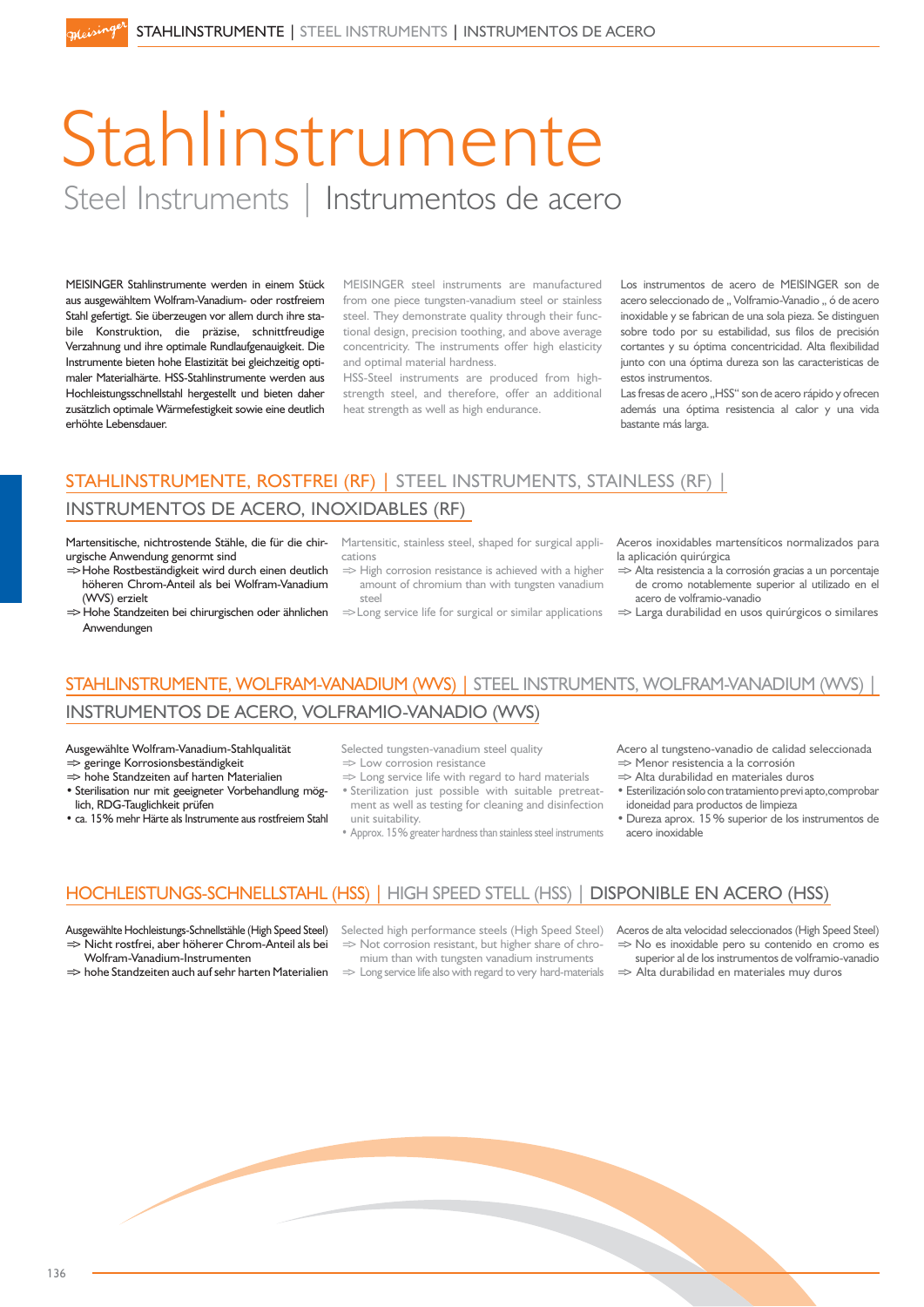| <b>STAHLBOHRER</b>     |         | STAHLFINIERER             |     | STAHLFRÄSER                       |         |
|------------------------|---------|---------------------------|-----|-----------------------------------|---------|
| <b>STEEL BURS</b>      |         | STEEL FINISHING BURS      |     | <b>STEEL CUTTERS</b>              |         |
| <b>FRESAS DE ACERO</b> | 138-140 | <b>FRESAS PARA ACABAR</b> | 141 | <b>FRESONES DE ACERO</b>          | 142-144 |
|                        |         |                           |     |                                   |         |
|                        |         |                           |     | NIETRAD                           |         |
| Rund                   |         | Rund                      |     | RIVETER                           |         |
| Round<br>Redonda       | 138     | Round<br>Redonda          | 141 | <b>RUEDAS PARA REMACHER</b>       | 144     |
|                        |         |                           |     |                                   |         |
|                        |         |                           |     |                                   |         |
| Rad                    |         | Birne                     |     | LABOR-STICHFRÄSER                 |         |
| Wheel                  |         | Pear                      |     | <b>LABORATORY CUTTING BUR</b>     |         |
| Rueda                  | 138     | Pera                      | 141 | FRESAS DE PUNTA PARA RECORTAR 145 |         |
|                        |         |                           |     |                                   |         |
|                        |         |                           |     |                                   |         |
|                        |         |                           |     | ZAHNSTEINENTFERNER                |         |
| Zylinder<br>Cylinder   |         | Knospe<br>Bud             |     | <b>TARTAR REMOVAL</b>             |         |
| Cilíndrico             | 139     | Capullo                   | 141 | FRESA PARA PROFILAXIS             | 145     |
|                        |         |                           |     |                                   |         |
|                        |         |                           |     |                                   |         |
| Konisch                |         | Konisch, flach            |     | TRÄGER                            |         |
| Tapered, Flat End      |         | Tapered, Flat End         |     | MANDRELS                          |         |
| Cónica                 | 139-140 | Cónica                    | 141 | MANDRILES                         | 145-147 |
|                        |         |                           |     |                                   |         |
|                        |         |                           |     | ROSTSCHUTZSPRAY                   |         |
| Spiralbohrer           |         |                           |     | <b>RUST PREVENTING SPRAY</b>      |         |
| Twist Drill            | 140     |                           |     | SPRAY ANTICORROSIVO               |         |
| Taladro espirales      |         |                           |     |                                   | 147     |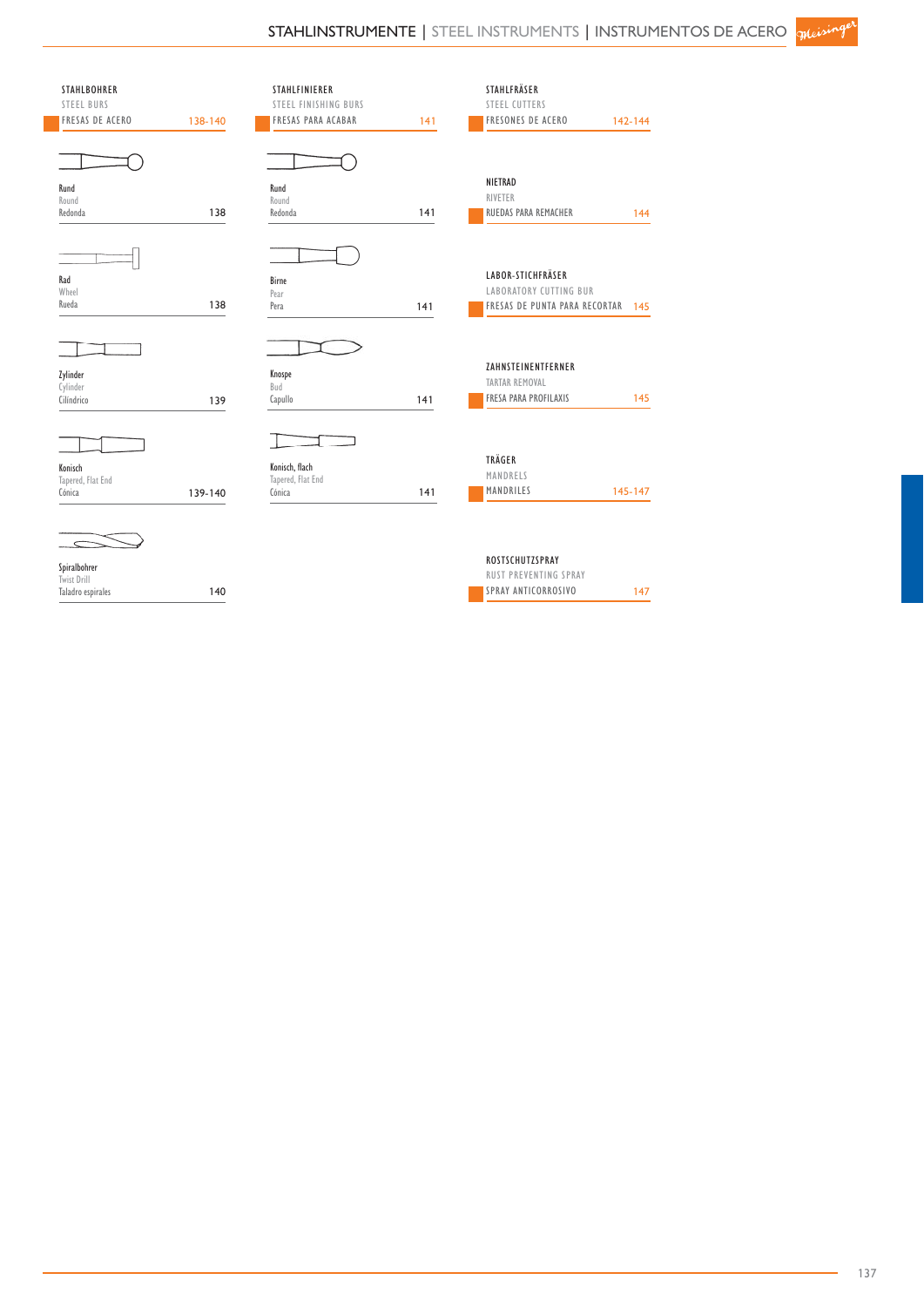#### STAHLBOHRER | STEEL BURS | FRESAS DE ACERO

Rund | Round | Redonda

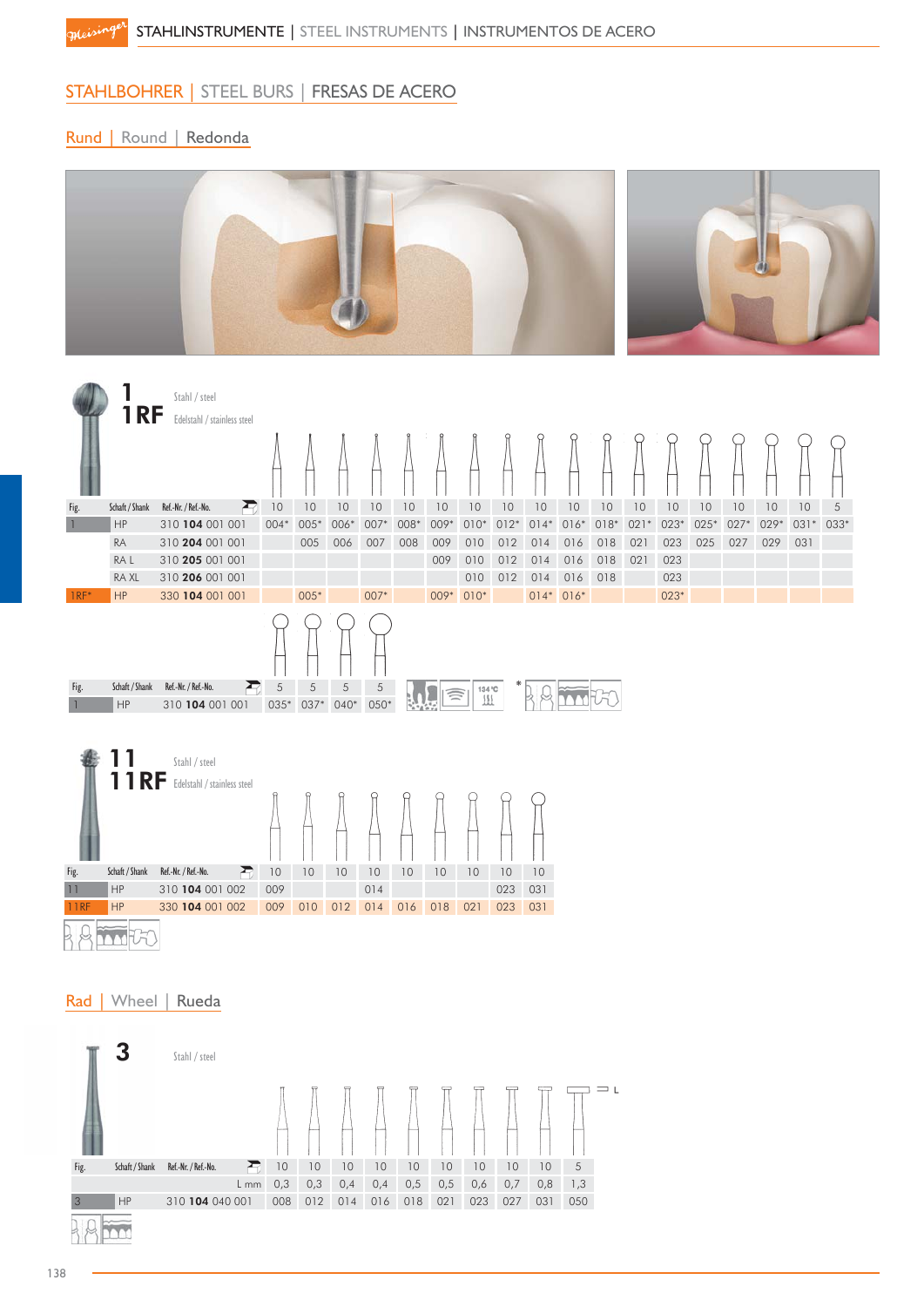#### Zylinder | Cylinder | Cilíndrico



#### Konisch | Tapered, Flat End | Cónica





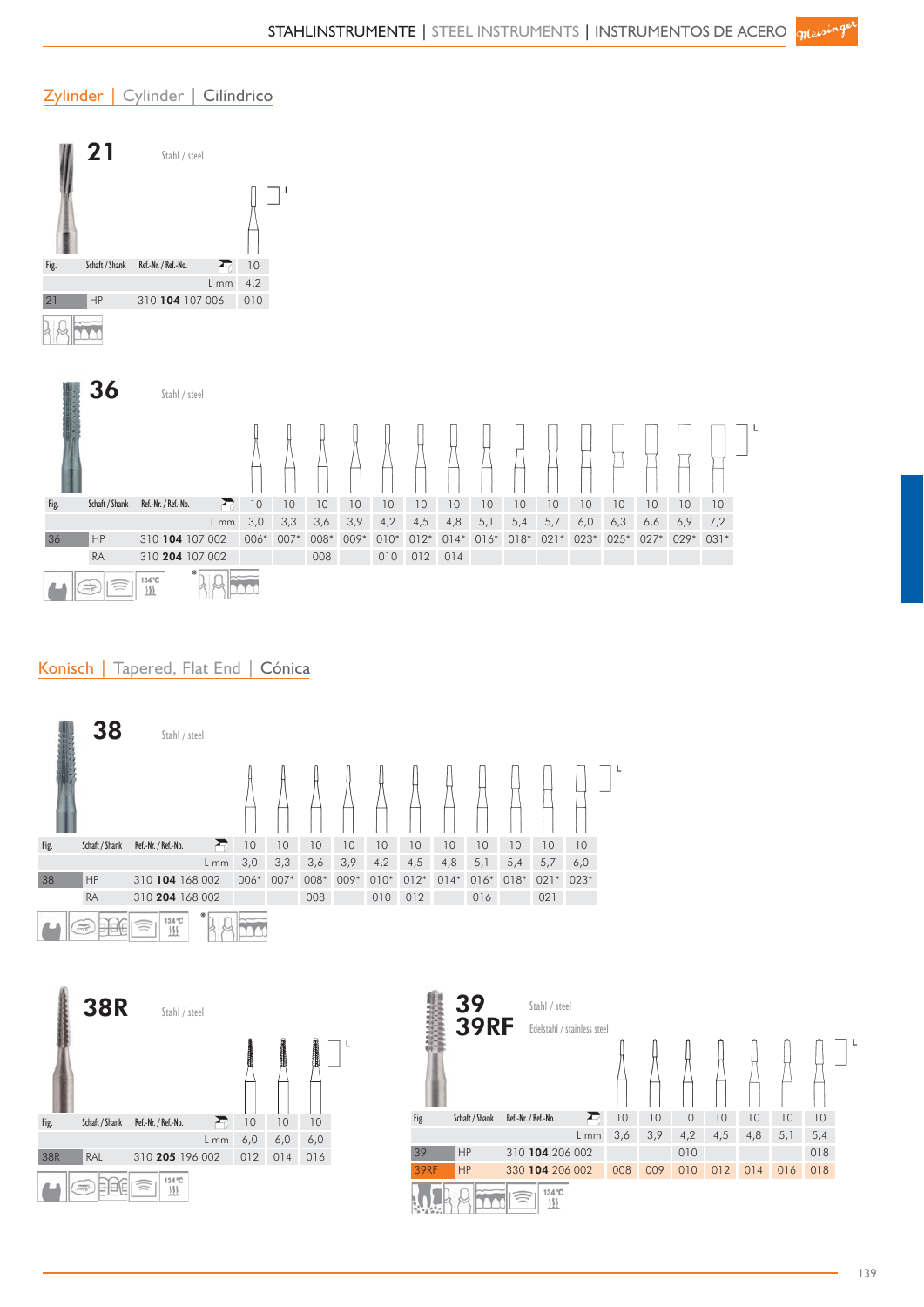

#### Spiralbohrer | Twist Drill | Taladro espirales



Spiralbohrer, Hochleistungs-Schnellstahl (HSS) - etwa 10-fach höhere Standzeit | Twist drills, high speed steel (HSS) - approx. 10-fold longer endurance | Taladro espirales, disponible en acero (HSS) - aprox. 10 veces más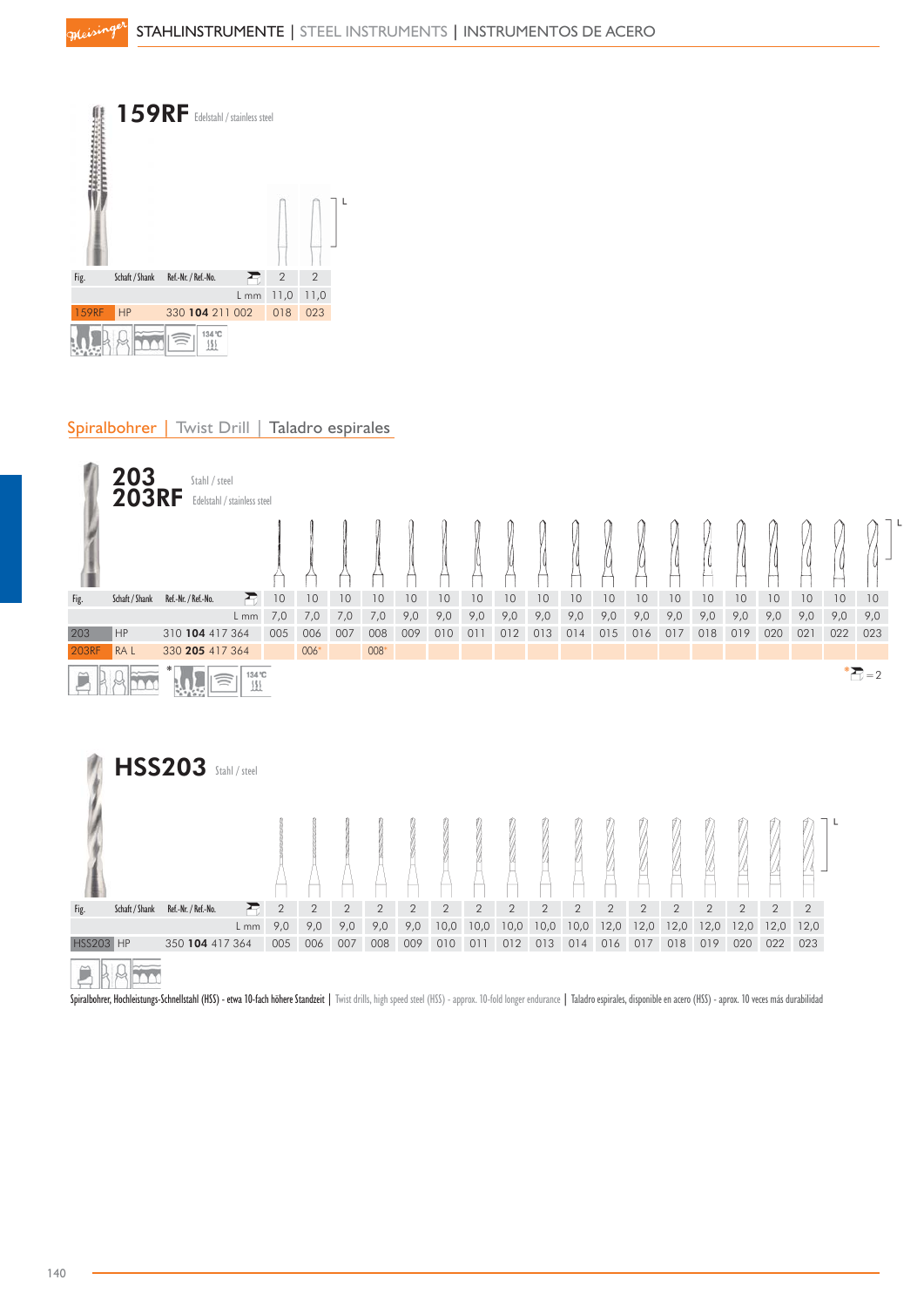#### STAHLFINIERER | STEEL FINISHING BURS | FRESAS PARA ACABAR

#### Rund | Round | Redonda



#### Birne | Pear | Pera





#### Knospe | Bud | Capullo



#### Konisch, flach | Tapered, Flat End | Cónica

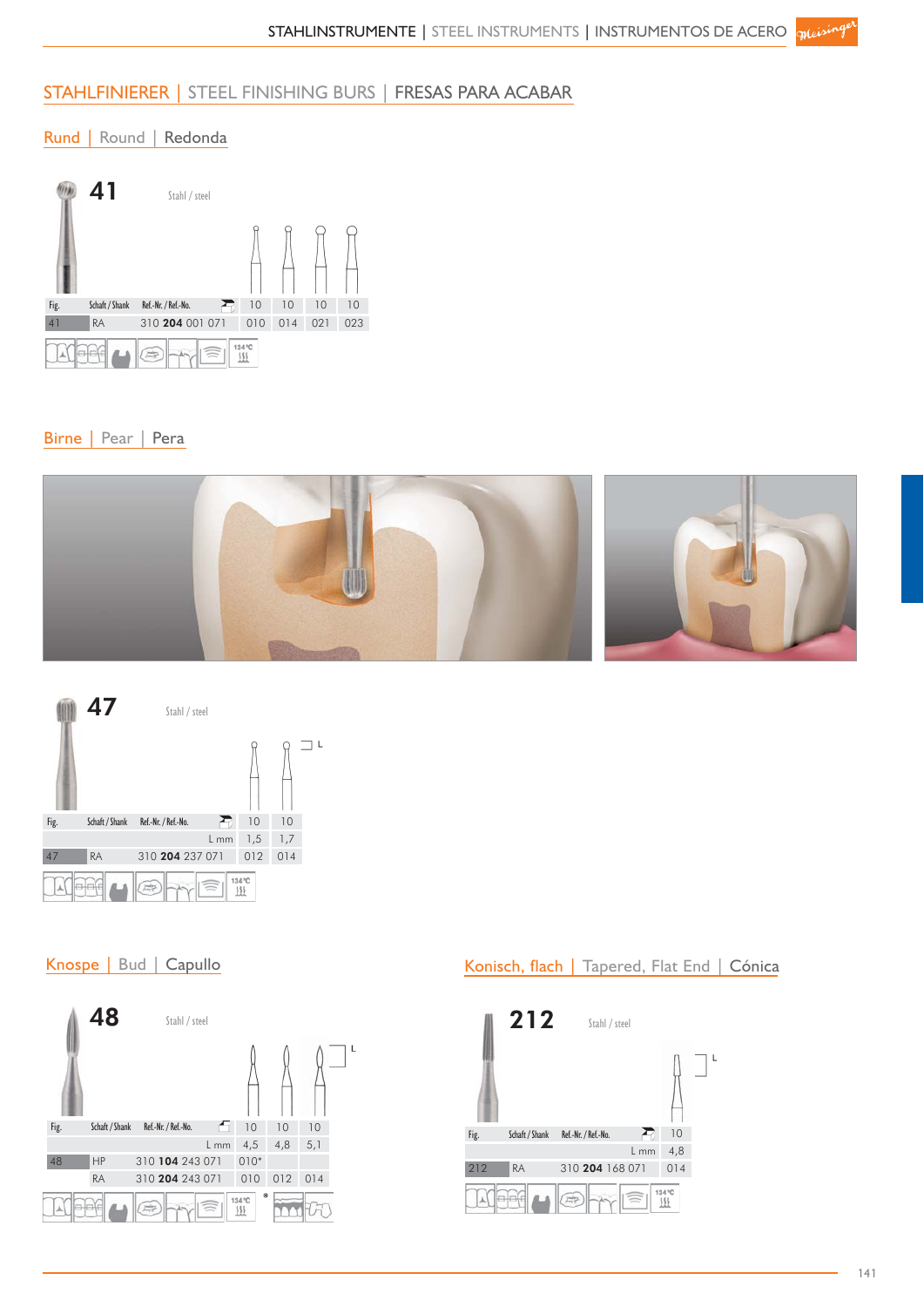#### STAHLFRÄSER | STEEL CUTTERS | FRESONES DE ACERO









Zum Ausarbeiten weichbleibender Unterfütterungsmaterialien | For the reduction of permanent soft reline material | Para modelar materiales de rebase permanentemente blandos



Zum Ausarbeiten weichbleibender Unterfütterungsmaterialien | For the reduction of permanent soft reline material | Para modelar materiales de rebase permanentemente blandos

m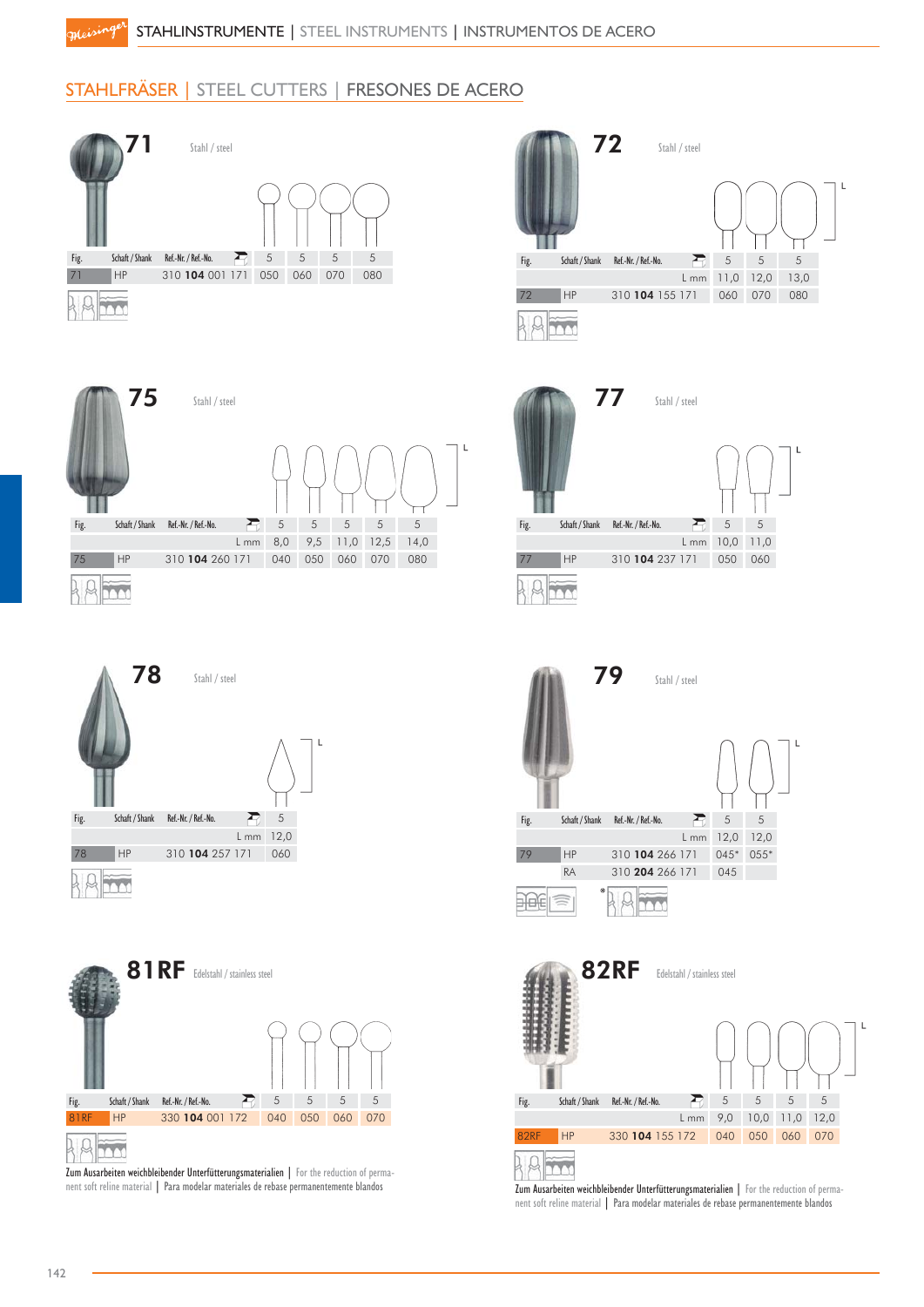

Zum Ausarbeiten weichbleibender Unterfütterungsmaterialien | For the reduction of permanent soft reline material | Para modelar materiales de rebase permanentemente blandos



Zum Ausarbeiten weichbleibender Unterfütterungsmaterialien | For the reduction of permanent soft reline material | Para modelar materiales de rebase permanentemente blandos



Für Feinarbeiten an weichbleibenden Unterfütterungsmaterialien | For finishing permanent soft reline material | Para alisar materiales de rebase permanentemente blandos



Zum Aufrauen von Kunststoffoberflächen, Rillenfräser für Reparatur | Roughening of plastic surfaces, Groove cutter for repairs | Para lijar superficies de plástico, fresa para ranuras para reparaciones

|             |                | 85RF Edelstahl / stainless steel |      |     |      |      |  |
|-------------|----------------|----------------------------------|------|-----|------|------|--|
| Fig.        | Schaft / Shank | Ref.-Nr. / Ref.-No.              |      | 5   | 5    | 5    |  |
|             |                |                                  | L mm | 9,5 | 11,0 | 12,5 |  |
| <b>85RF</b> | <b>HP</b>      | 330 104 260 172                  |      | 050 | 060  | 070  |  |
|             |                |                                  |      |     |      |      |  |



Zum Ausarbeiten weichbleibender Unterfütterungsmaterialien | For the reduction of permanent soft reline material | Para modelar materiales de rebase permanentemente blandos



Für Feinarbeiten an weichbleibenden Unterfütterungsmaterialien | For finishing permanent soft reline material | Para alisar materiales de rebase permanentemente blandos



m

Für Feinarbeiten an weichbleibenden Unterfütterungsmaterialien | For finishing permanent soft reline material | Para alisar materiales de rebase permanentemente blandos

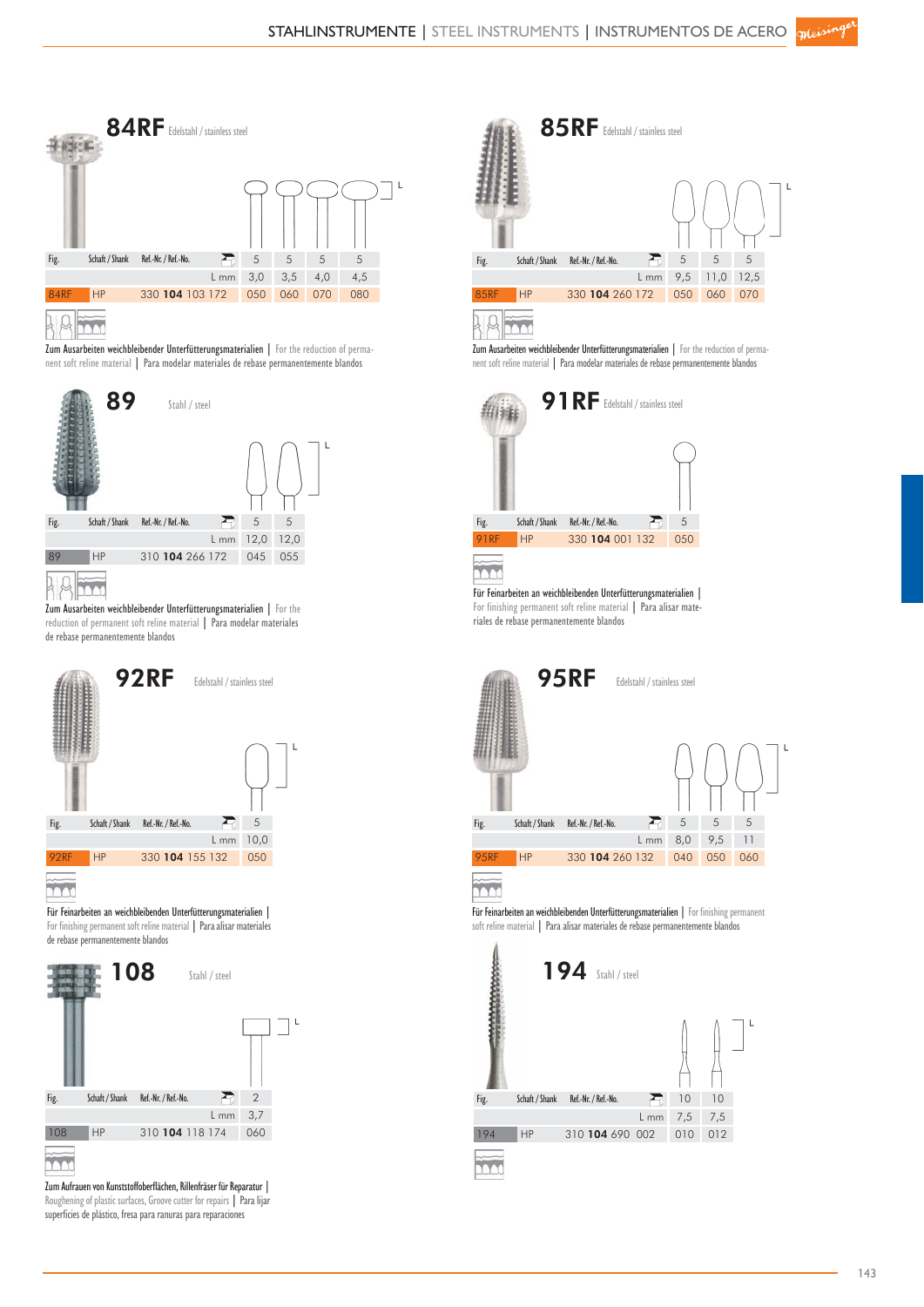

Kreissäge, Zur Entfernung der Acryl-Gussform | Circular saw, for removal of acrylic form molds | Sierra circular, Para desprender moldes acrílicos



Kreissäger: 305Kr, Grobe 50, Informationen auf 3, 1 och Frankreis 2000, 1988.<br>Reissäge, rostfrei | Circular saw, stainless | Sierra circular, inoxidable Träger: 305RF, Größe 50, Informationen auf S.146 | Mandrel: 305RF, Size 50, Informations on p.146 | Mandril: 305RF, tamaño 50, información en la pág. 146





NIETRAD | RIVETER | RUEDAS PARA REMACHER



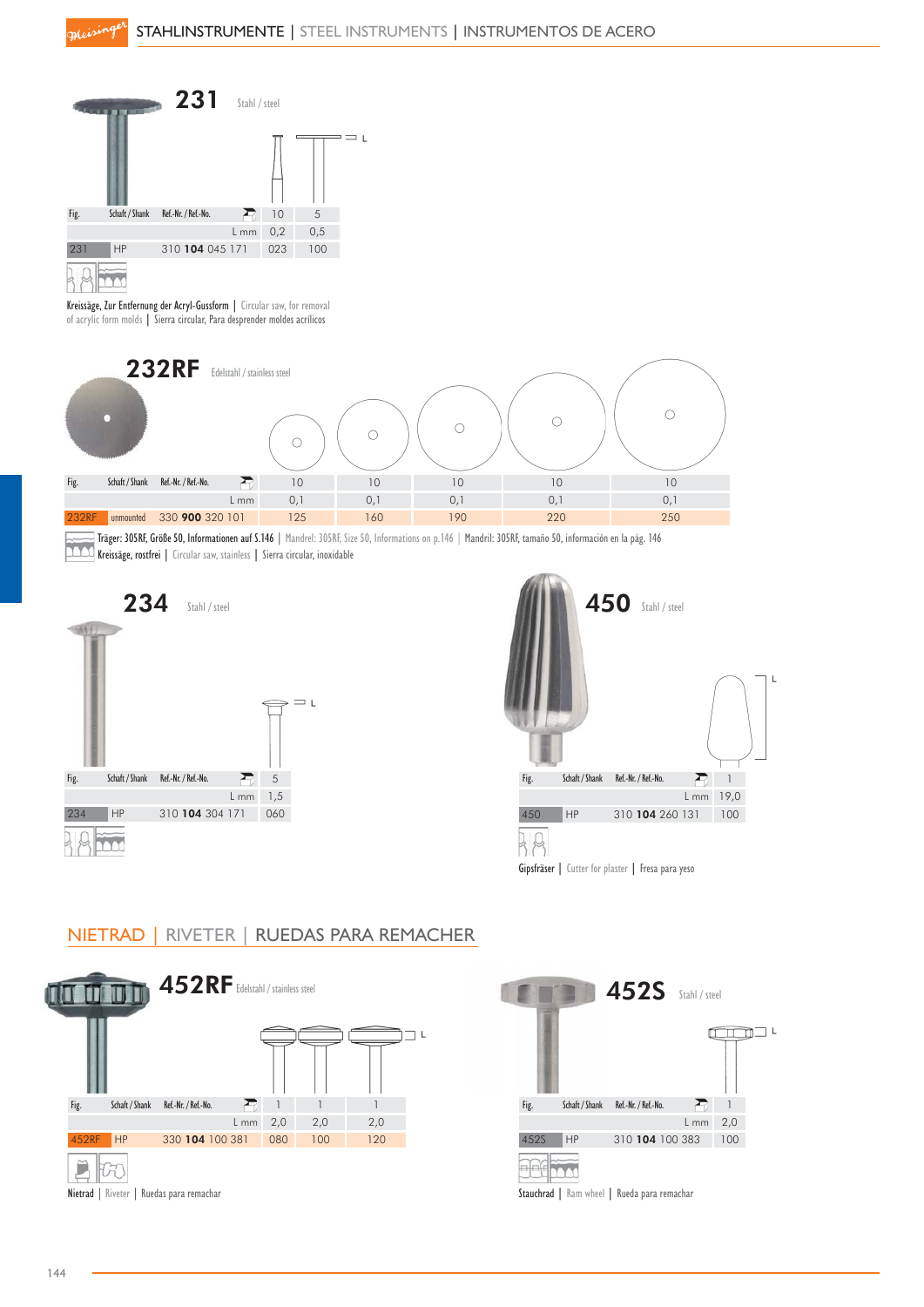#### LABOR-STICHFRÄSER | LABORATORY CUTTING BUR | FRESAS DE PUNTA PARA RECORTAR





#### ZAHNSTEINENTFERNER | TARTAR REMOVAL | FRESA PARA PROFILAXIS





#### TRÄGER | MANDRELS | MANDRILES



Discs | Mandril para Super Flexible Discs







Mit den FG-Adaptern kann jedes FG-Instrument auch im Handstück (ø 2,35 mm) eingesetzt werden - beste Voraussetzung für die sachgerechte und uneingeschränkte Instrumentenauswahl | Any FG-instrument can be fixed to a handpiece (ø 2.35 mm) by means of this FG-adapter - best solution for successfully using<br>an unlimited selection of instruments | Con el mandril adaptador se puede emplear cualquier instrumento FG en una pieza de mano recta (ø 2,35 mm) - un requisito para el surtido perfecto e ilimitado de instrumentos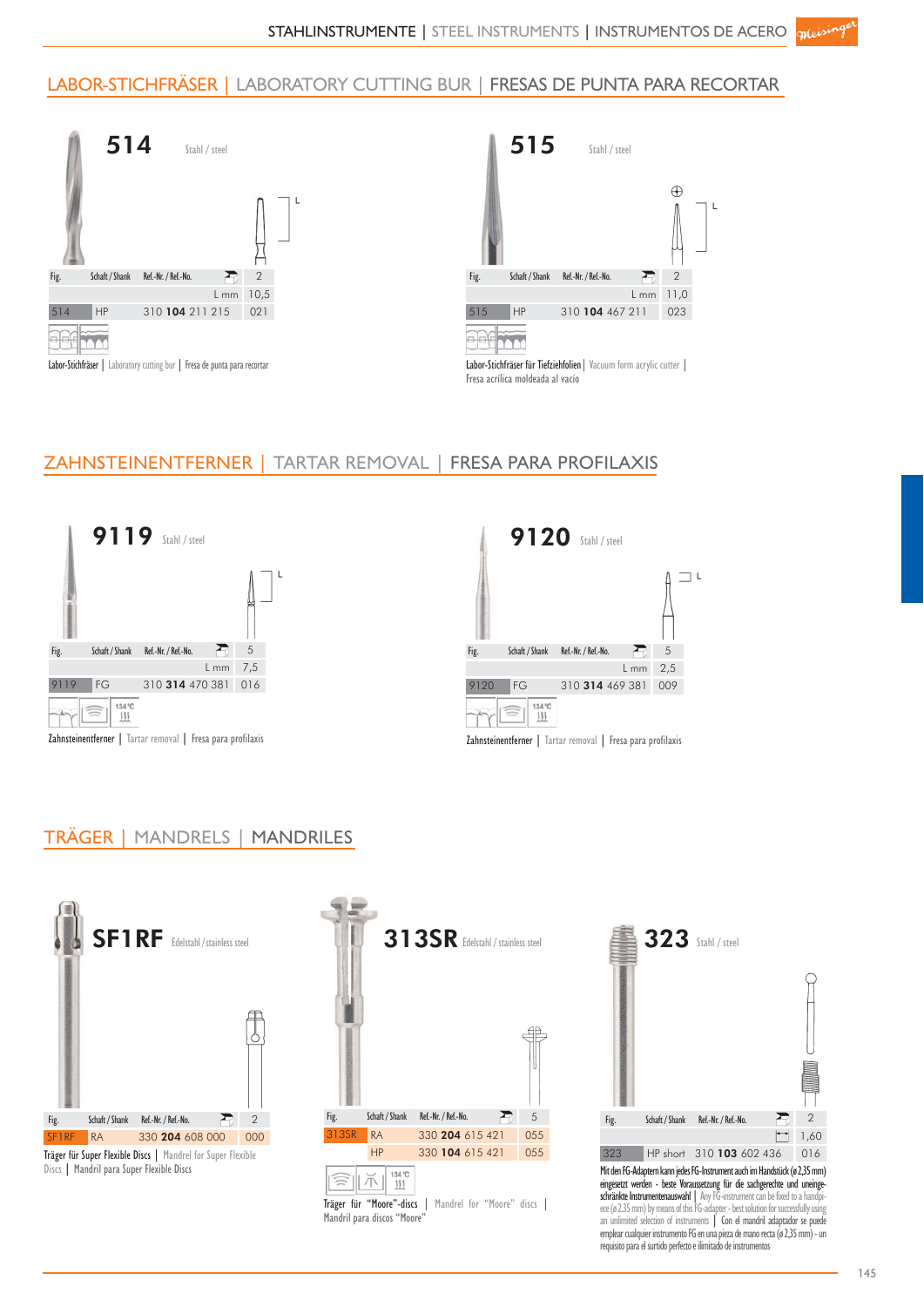

Träger für elastische Polierer und Filzkegel | Mandrel for flexible polishers and felt-cones | Mandril para pulidores elasticos y conos de fieltro



Träger für elastische Polierer und Filzkegel | Mandrel for flexible polishers and felt-cones | Mandril para pulidores flexibles y conos de fieltro



Träger für Scheiben aller Art und Kreissägen | Mandrel for all types of discs and circular saws | Mandril para todos los tipos de discos y sierras circulares





Träger für Scheiben aller Art und Kreissägen, flacher Trägerkopf ohne Unterlegscheibe, profilierte Spannfläche | Mandrel for all types of discs and circular saws, flat-headed mandrel without washer, profile clamping plate | Mandril para todos los tipos de discos y sierras circulares, cabeza portadora plana sin arandela, superfice de sujeción perfilada

Träger für Scheiben aller Art und Kreissägen | Mandrels for all types of discs and circular saws | Mandriles para todos los tipos de discos y sierras circulares



Träger für unmontierte Polierer, flacher Trägerkopf ohne Unterlegscheibe, profilierte Spannfläche | Mandrel for unmounted polishers, flat-headed mandrel without washer, profile clamping plate | Mandril para pulidores, cabeza portadora plana sin arandela, superfice de sujeción perfilada



Träger mit Schnellspannung für Scheiben aller Art | Mandrel with manual fixture of all types of discs | Toda clase de portadiscos para montaje rápido